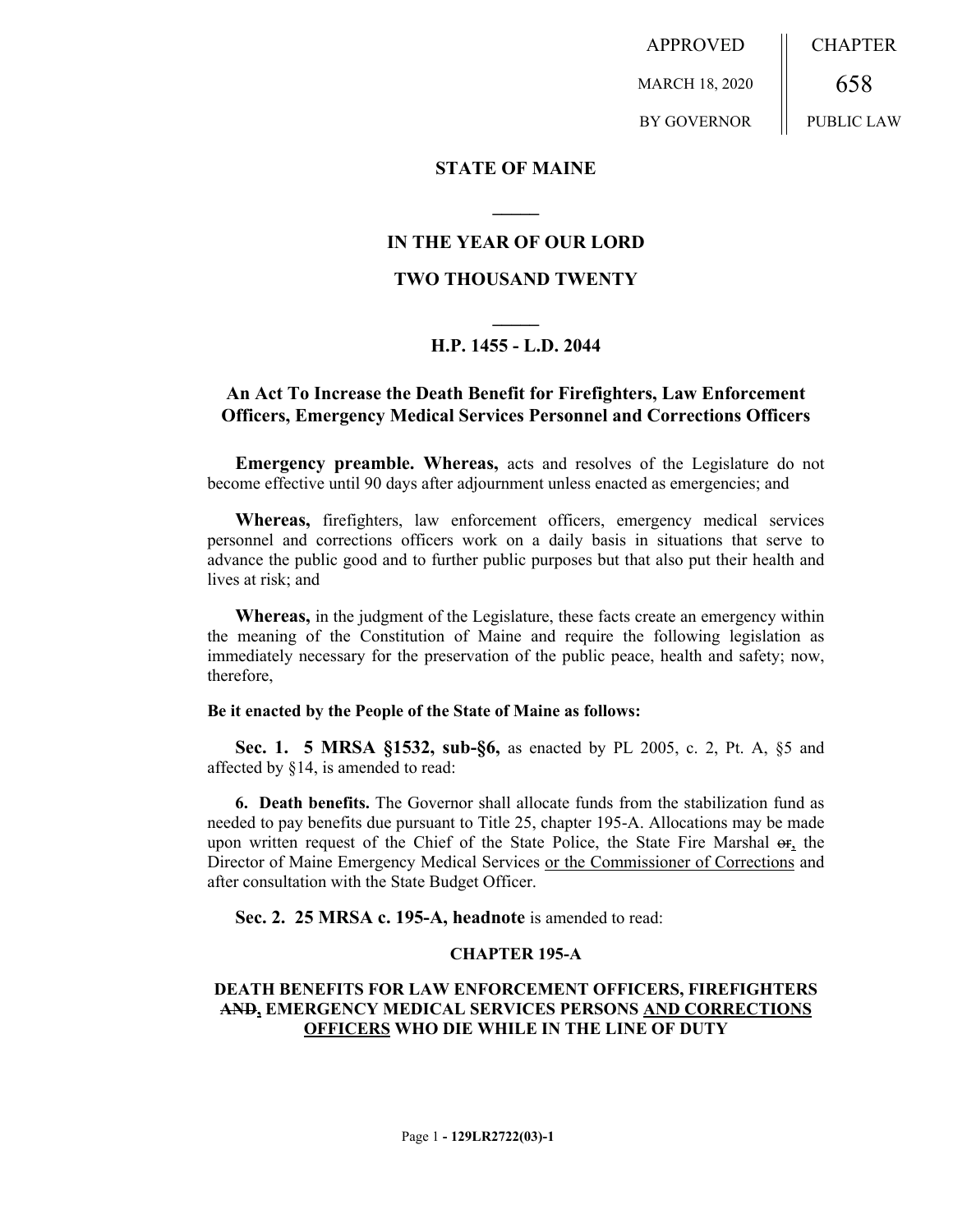**Sec. 3. 25 MRSA §1611, sub-§1-A** is enacted to read:

**1-A. Consumer Price Index.** "Consumer Price Index" means the Consumer Price Index for All Urban Consumers, CPI-U, as compiled by the United States Department of Labor, Bureau of Labor Statistics.

**Sec. 4. 25 MRSA §1611, sub-§1-B** is enacted to read:

**1-B. Corrections officer.** "Corrections officer" means a person who is responsible for the custody or direct supervision of a person confined in a jail, prison or state correctional facility pursuant to an order of a court or as a result of an arrest and who possesses a current and valid certificate issued by the Board of Trustees of the Maine Criminal Justice Academy pursuant to section 2803-A.

**Sec. 5. 25 MRSA §1611, sub-§3,** as enacted by PL 2001, c. 439, Pt. CCCCC, §4, is repealed and the following enacted in its place:

**3. Emergency medical services person.** "Emergency medical services person" means a person who is licensed to provide emergency medical treatment under Title 32, chapter 2-B and is serving a public or private agency in an official capacity as an officially recognized or designated employee or member of a rescue squad or ambulance crew, with or without compensation, or who is an employee of an incorporated ambulance service or nontransporting emergency medical service licensed under Title 32, chapter 2-B receiving full or partial financial support from or officially recognized by the State, a municipality or county or an entity created under Title 30-A, chapter 115 or 119 except when the emergency medical service is acting outside the scope of activities expressly authorized by the State, municipality, county or entity created under Title 30-A, chapter 115 or 119.

**Sec. 6. 25 MRSA §1612,** as amended by PL 2009, c. 421, §3, is further amended to read:

# **§1612. Death benefit**

**1. Amount; recipients.** In a case in which the chief determines under rules adopted pursuant to this section that a law enforcement officer has died while in the line of duty or, in a case in which the State Fire Marshal determines under rules adopted pursuant to this section that a firefighter has died while in the line of duty or, in a case in which the director determines under rules adopted pursuant to this section that an emergency medical services person has died while in the line of duty or in a case in which the Commissioner of Corrections determines under rules adopted pursuant to this section that a corrections officer has died while in the line of duty prior to July 1, 2021, the State shall pay a benefit of \$50,000 as follows: \$100,000.

Beginning July 1, 2021 and annually thereafter, the benefit amount must be indexed to the Consumer Price Index whenever there is a percentage increase in the Consumer Price Index from July 1st to June 30th of the previous year. A firefighter, law enforcement officer, emergency medical services person or corrections officer who dies while in the line of duty must be paid the benefit amount as indexed immediately prior to that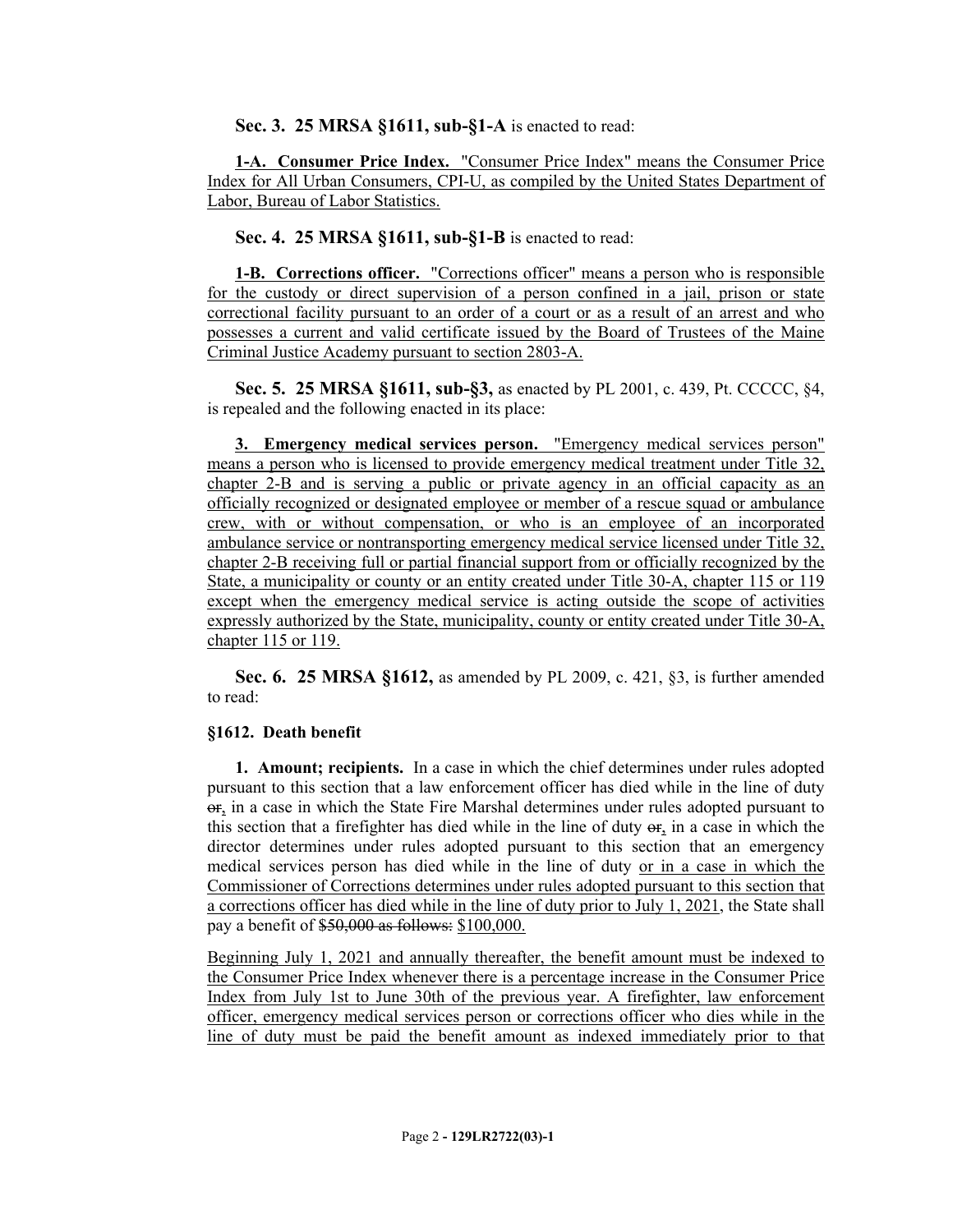firefighter's, law enforcement officer's, emergency medical services person's or corrections officer's death. The Department of Administrative and Financial Services shall adopt rules to calculate the annual percentage increase in the death benefit.

The State shall pay the benefit as follows:

A. If there is no surviving child of the firefighter, law enforcement officer  $\Theta$ <sub>r</sub>, emergency medical services person or corrections officer, to the surviving spouse of the person;

B. If there is a surviving child or children and a surviving spouse of the firefighter, law enforcement officer  $\Theta$ r, emergency medical services person or corrections officer, 1/2 to the surviving child or children in equal shares and 1/2 to the surviving spouse;

C. If there is no surviving spouse of the firefighter, law enforcement officer or, emergency medical services person or corrections officer, to the child or children in equal shares; or

D. If there is no surviving child or spouse, to the parent or parents of the firefighter, law enforcement officer or, emergency medical services person or corrections officer in equal shares.

**2. Interim benefit payment.** Interim benefits may be paid as follows.

A. When the State Fire Marshal determines upon showing of need and prior to final action that the death of a firefighter is a death for which a benefit will probably be paid, the State Fire Marshal may make an interim benefit payment not exceeding \$3,000 to the individual or individuals entitled to receive a benefit under subsection 1 in the manner set out in subsection 1.

B. When the chief determines upon showing of need and prior to final action that the death of an officer is a death for which a benefit will probably be paid, the chief may make an interim benefit payment not exceeding \$3,000 to the individual or individuals entitled to receive a benefit under subsection 1 in the manner set out in subsection 1

C. When the director determines upon showing of need and prior to final action that the death of an emergency medical services person is a death for which a benefit will probably be paid, the director may make an interim benefit payment not exceeding \$3,000 to the individual or individuals entitled to receive a benefit under subsection 1 in the manner set out in subsection 1.

D. When the Commissioner of Corrections determines upon showing of need and prior to final action that the death of a corrections officer is a death for which a benefit will probably be paid, the commissioner may make an interim benefit payment not exceeding \$3,000 to the individual or individuals entitled to receive a benefit under subsection 1 in the manner set out in subsection 1.

**3. Deduction of interim payment.** The State Fire Marshal, the chief  $\Theta$ **f**<sub>1</sub>, the director or the Commissioner of Corrections, as the case may be, shall deduct the amount of an interim payment made pursuant to subsection 2 from the amount of any final benefit paid to the individual or individuals entitled to receive a benefit under subsection 1.